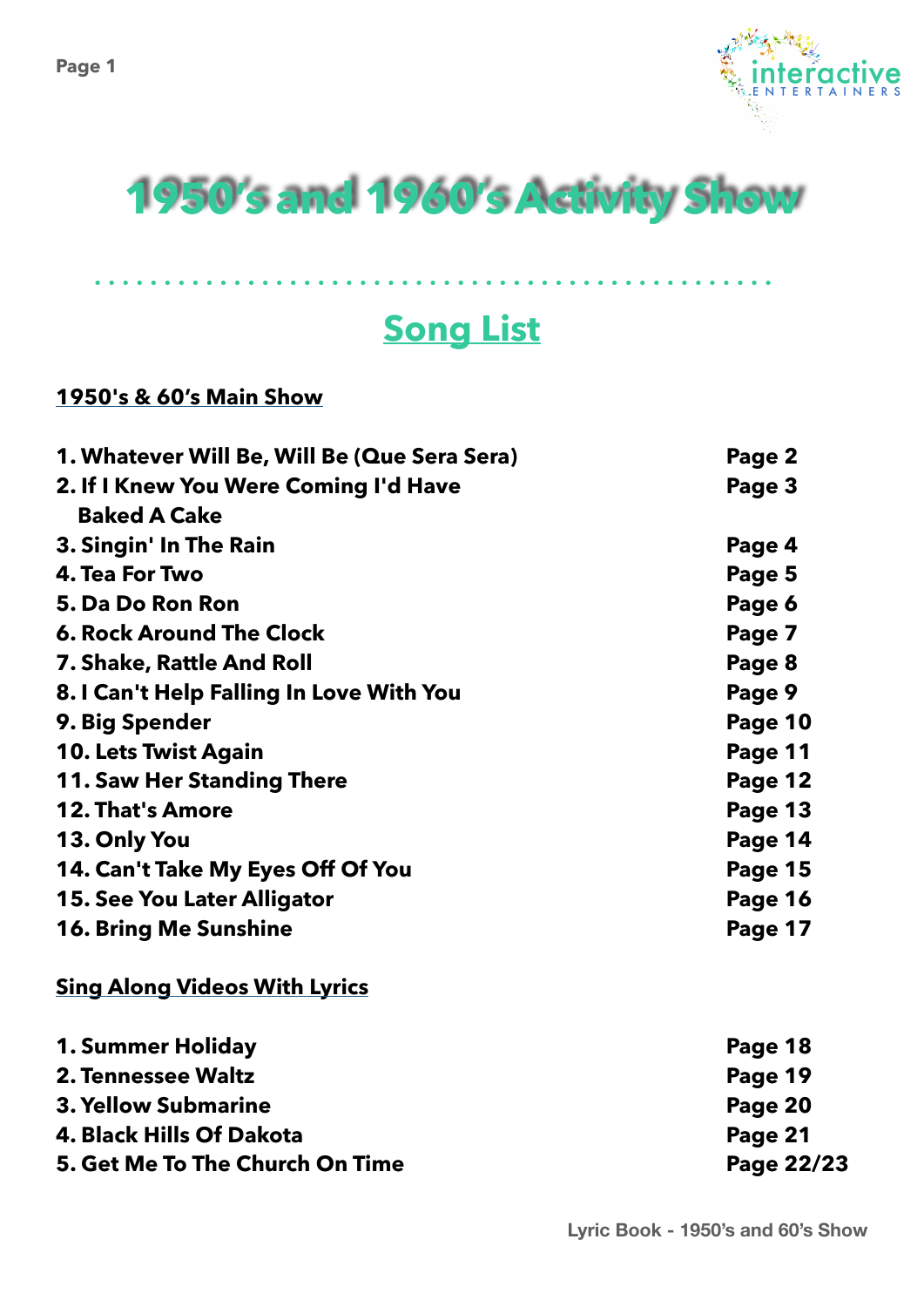## **Page 2 'Whatever Will Be Will Be (Que Sera, Sera)' - Doris Day**



**When I was just a little girl I asked my mother, "What will I be? Will I be pretty? Will I be rich?" Here's what she said to me** 

**Que sera, sera Whatever will be, will be The future's not ours to see Que sera, sera What will be, will be** 

**When I grew up and fell in love I asked my Sweetheart, "What lies ahead? Will we have rainbows day after day?" Here's what my Sweetheart said** 

**Que sera, sera Whatever will be, will be The future's not ours to see Que sera, sera What will be, will be** 

**Now I have children of my own They ask their mother, "What will I be? Will I be handsome? Will I be rich?" I tell them tenderly** 

**Que sera, sera Whatever will be, will be The future's not ours to see Que sera, sera What will be, will be Que sera, sera**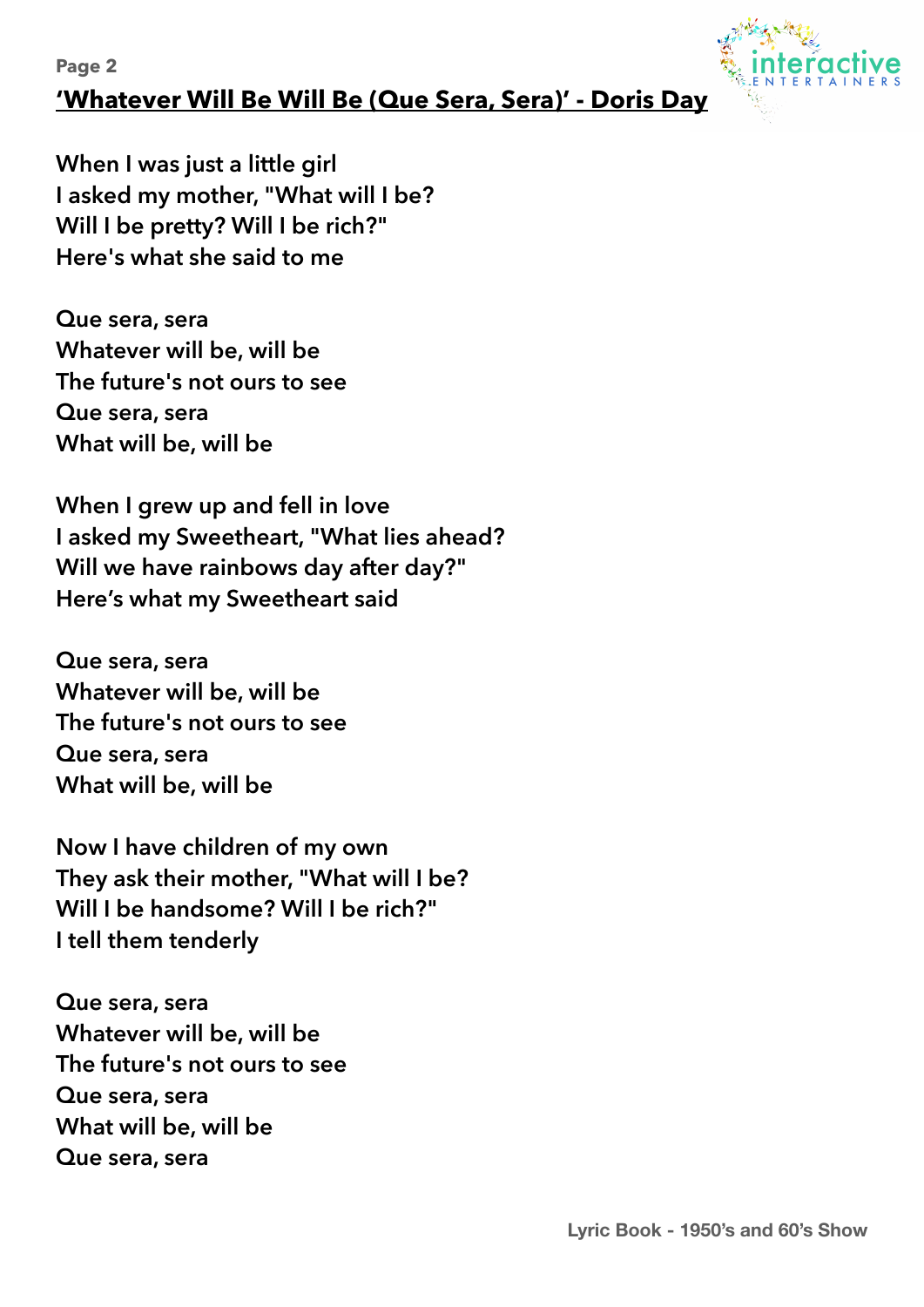

#### **'If I Knew You Were Comin' I'd've Baked a Cake' - Eileen Barton**

**If I knew you were comin' I'd've baked a cake, baked a cake, baked a cake, If I knew you were comin' I'd've baked a cake, How'd ya do, How'd ya do, How'd ya do.** 

**Had you dropped me a letter I'd've hired a band, the grandest band in the land, Had you dropped me a letter I'd've hired a band, And spread the welcome mat for you.** 

**Well I don't know where you came from, and I don't know where you've been, But it really doesn't matter, grab a chair and fill your platter, And dig dig dig right in.** 

**If I knew you were comin' I'd've baked a cake,hired a band, for goodness sake! If I knew you were comin' I'd've baked a cake, How'd ya do, How'd ya do, How'd ya do.** 

**If I knew you were comin' I'd've baked a cake, baked a cake, baked a cake, If I knew you were comin' I'd've baked a cake, How'd ya do, How'd ya do, How'd ya do.** 

**Had you dropped me a letter I'd've hired a band, the grandest band in the land, Had you dropped me a letter I'd've hired a band, And spread the welcome mat for you.** 

**Well I don't know where you came from, and I don't know where you've been, But it really doesn't matter, grab a chair and fill your platter, And dig dig dig right in.** 

**If I knew you were comin' I'd've baked a cake,hired a band, for goodness sake! If I knew you were comin' I'd've baked a cake, How'd ya do, How'd ya do, How'd ya do, How'd ya do, How'd ya do, How'd ya do. How'd ya dooooo.**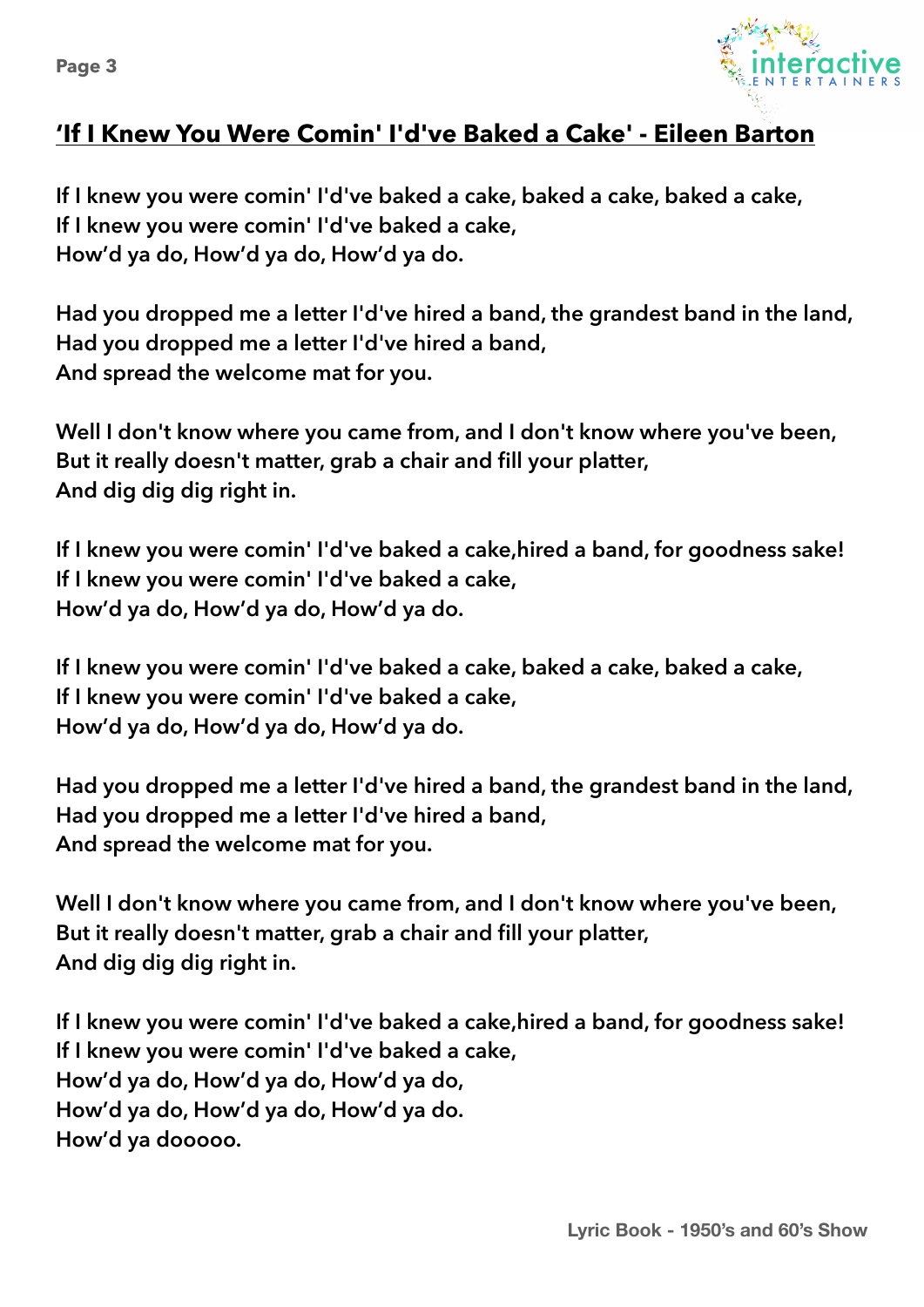

## **'Singin' In The Rain' - Gene Kelly**

**Do Do Do Do ……….** 

**I'm singin' in the rain, just singin' in the rain What a glorious feeling, I'm happy again** 

**I'm laughin' at clouds, so dark up above The sun's in my heart, and I'm ready for love** 

**Let the stormy clouds chase, everyone from the place Come on with the rain, I've a smile on my face** 

**I walk down the lane, with a happy refrain Just singin', just singin' in the rain** 

**I'm singin' in the rain, just singin' in the rain What a glorious feeling, I'm happy again** 

**I'm laughin' at clouds, so dark up above The sun's in my heart, and I'm ready for love** 

**Let the stormy clouds chase, everyone from the place Come on with the rain, I've a smile on my face** 

**I walk down the lane, with a happy refrain Just singin', just singin' in the rain** 

**Do Do Do Do …………**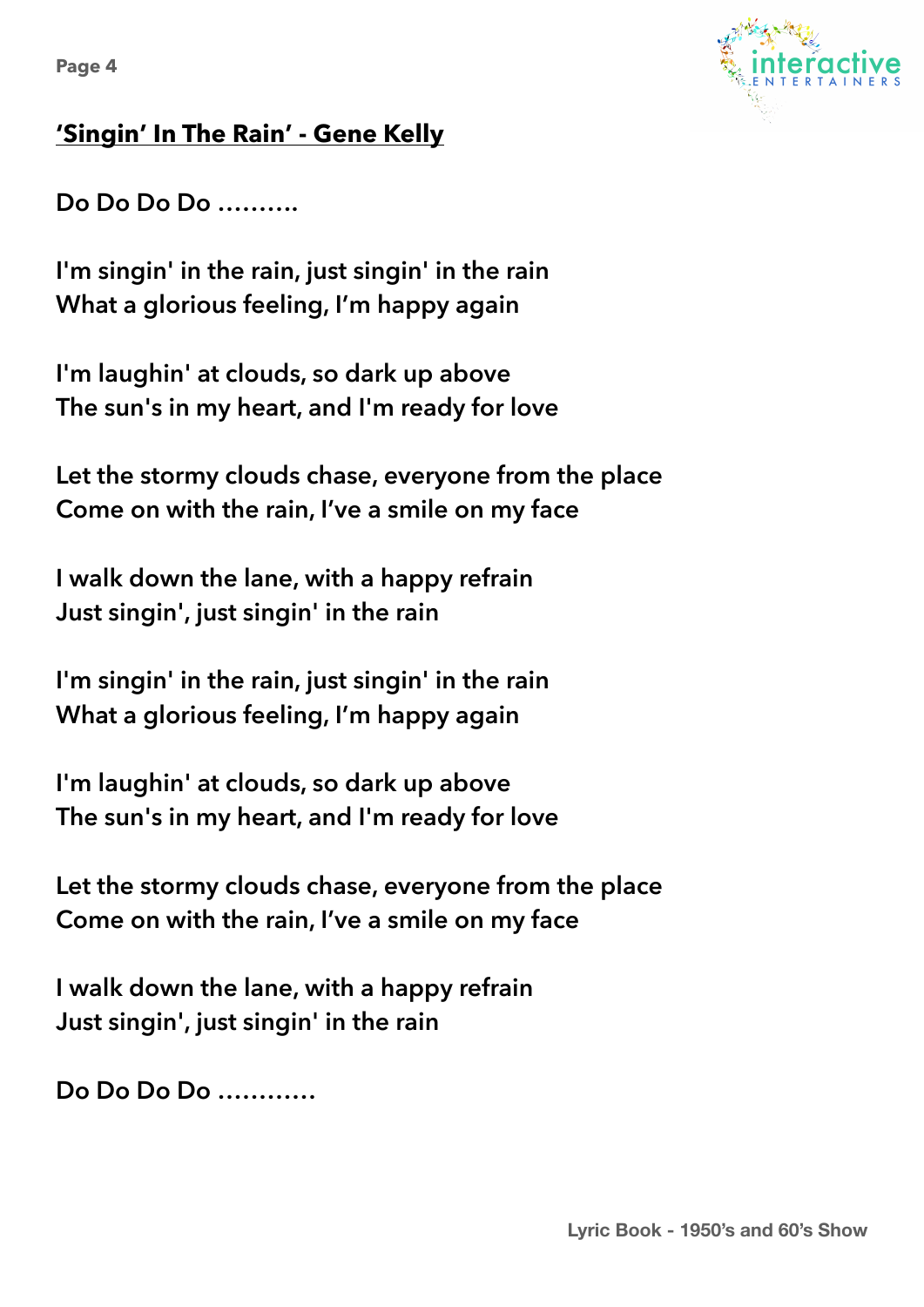

#### **'Tea For Two' - Doris Day**

**Picture you upon my knee Tea for two, and two for tea Me for you, and you for me alone** 

**Nobody near us to see us or hear us No friends or relations on weekend vacations We won't have it known, dear, that we have a telephone, dear** 

**Day will break and I'll awake And start to bake a sugar cake For you to take for all the boys to see** 

**We will raise a family A boy for you and a girl for me Picture just how happy we could be** 

**Picture you upon my knee Tea for two, and two for tea Me for you, and you for me alone** 

**Nobody near us to see us or hear us No friends or relations on weekend vacations We won't have it known, dear, that we have a telephone, dear** 

**Day will break and I'll awake And start to bake a sugar cake For you to take for all the boys to see** 

**We will raise a family A boy for you and a girl for me Picture just how happy we could be**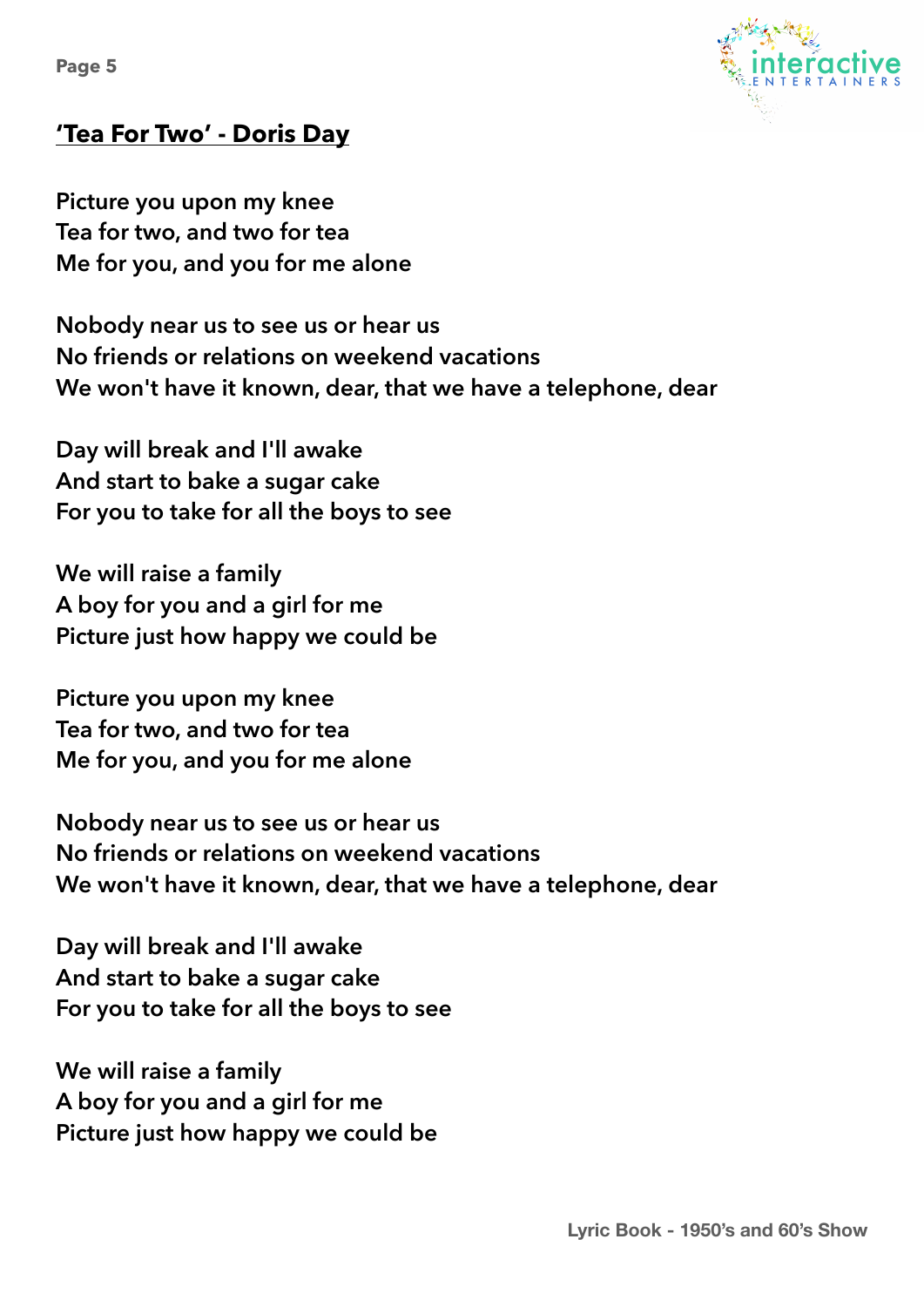

#### **'Da Doo Ron Ron' - The Crystals**

**I met him on a Monday and my heart stood still Da doo ron ron ron, da doo ron ron Some boy told me that his name was Bill Da doo ron ron ron, da doo ron ron Yes, my heart stood still Yes, his name was Bill And when he walked me home Da doo ron ron ron, da doo ron ron** 

**He knew what he was doin' when he caught my eye Da doo ron ron ron, da doo ron ron He looked so quiet but my, oh, my Da doo ron ron ron, da doo ron ron Yes, he caught my eye Yes, my, oh, my And when he walked me home Da doo ron ron ron, da doo ron ron Da doo ron ron ron, da doo ron ron** 

**Oooh Da doo ron ron ron, da doo ron ron Oooh Da doo ron ron ron, da doo ron ron** 

**Picked me up at seven and he looked so fine Da doo ron ron ron, da doo ron ron Someday soon I'm gonna make him mine Da doo ron ron ron, da doo ron ron Yes, he looked so fine Yes, I'll make him mine And when he walked me home Da doo ron ron ron, da doo ron ron** 

**Da doo ron ron ron, da doo ron ron Da doo ron ron ron, da doo ron ron**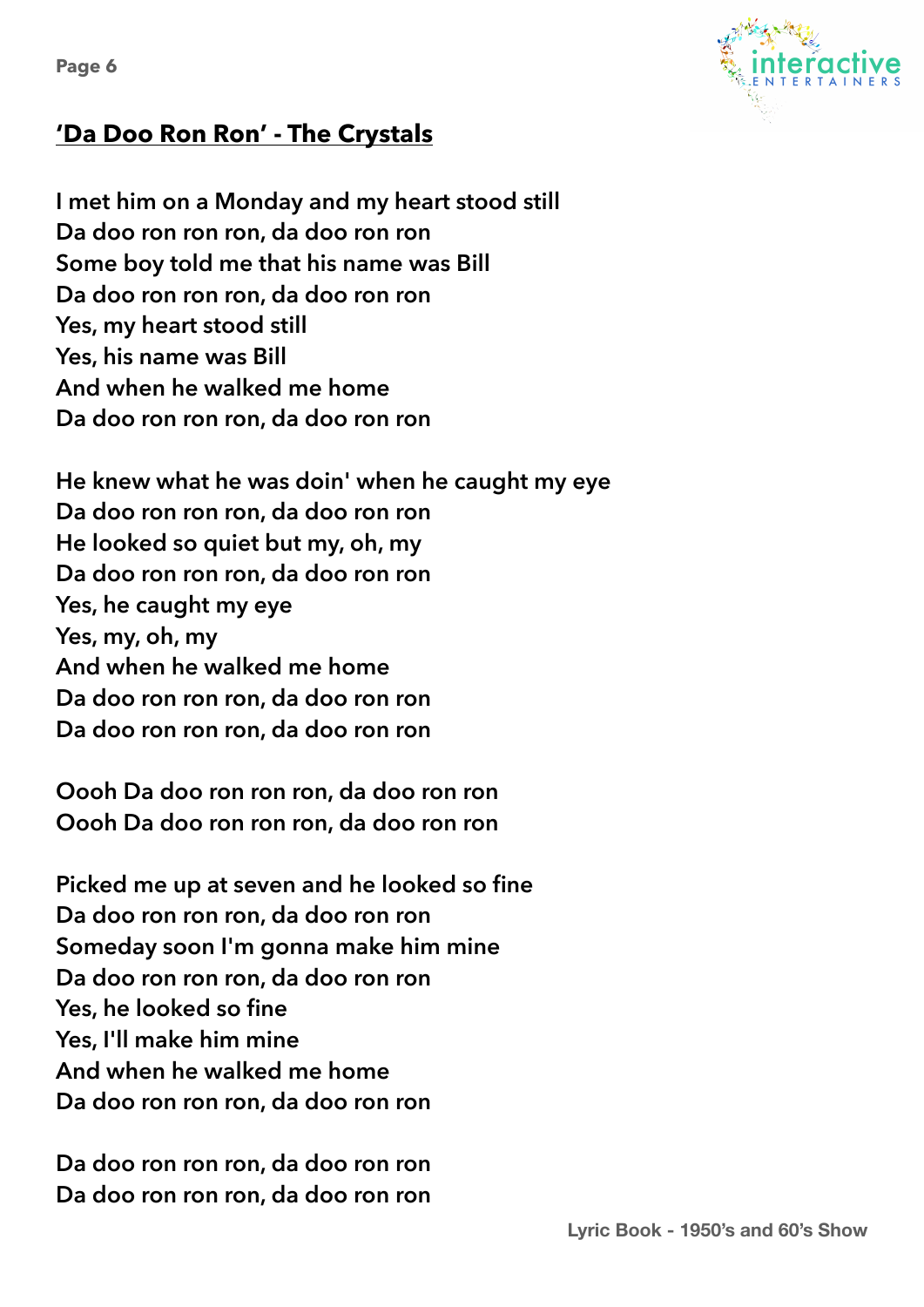

## **'Rock Around The Clock' - Bill Haley and The Comets**

**One, two, three o'clock, four o'clock, rock Five, six, seven o'clock, eight o'clock, rock Nine, ten, eleven o'clock, twelve o'clock, rock We're gonna rock around the clock tonight** 

**Put your glad rags on and join me, hon' We'll have some fun when the clock strikes one We're gonna rock around the clock tonight We're gonna rock, rock, rock, 'til broad daylight We're gonna rock, gonna rock, around the clock tonight** 

**When the clock strikes two, three and four If the band slows down we'll yell for more We're gonna rock around the clock tonight We're gonna rock, rock, rock, 'til broad daylight We're gonna rock, gonna rock, around the clock tonight** 

**When the chimes ring five, six and seven We'll be right in seventh heaven We're gonna rock around the clock tonight We're gonna rock, rock, rock, 'til broad daylight We're gonna rock, gonna rock, around the clock tonight** 

**When it's eight, nine, ten, eleven too I'll be goin' strong and so will you We're gonna rock around the clock tonight We're gonna rock, rock, rock, 'til broad daylight We're gonna rock, gonna rock, around the clock tonight**

**When the clock strikes twelve, we'll cool off then Start a rockin' round the clock again We're gonna rock around the clock tonight We're gonna rock, rock, rock, 'til broad daylight We're gonna rock, gonna rock, around the clock tonight**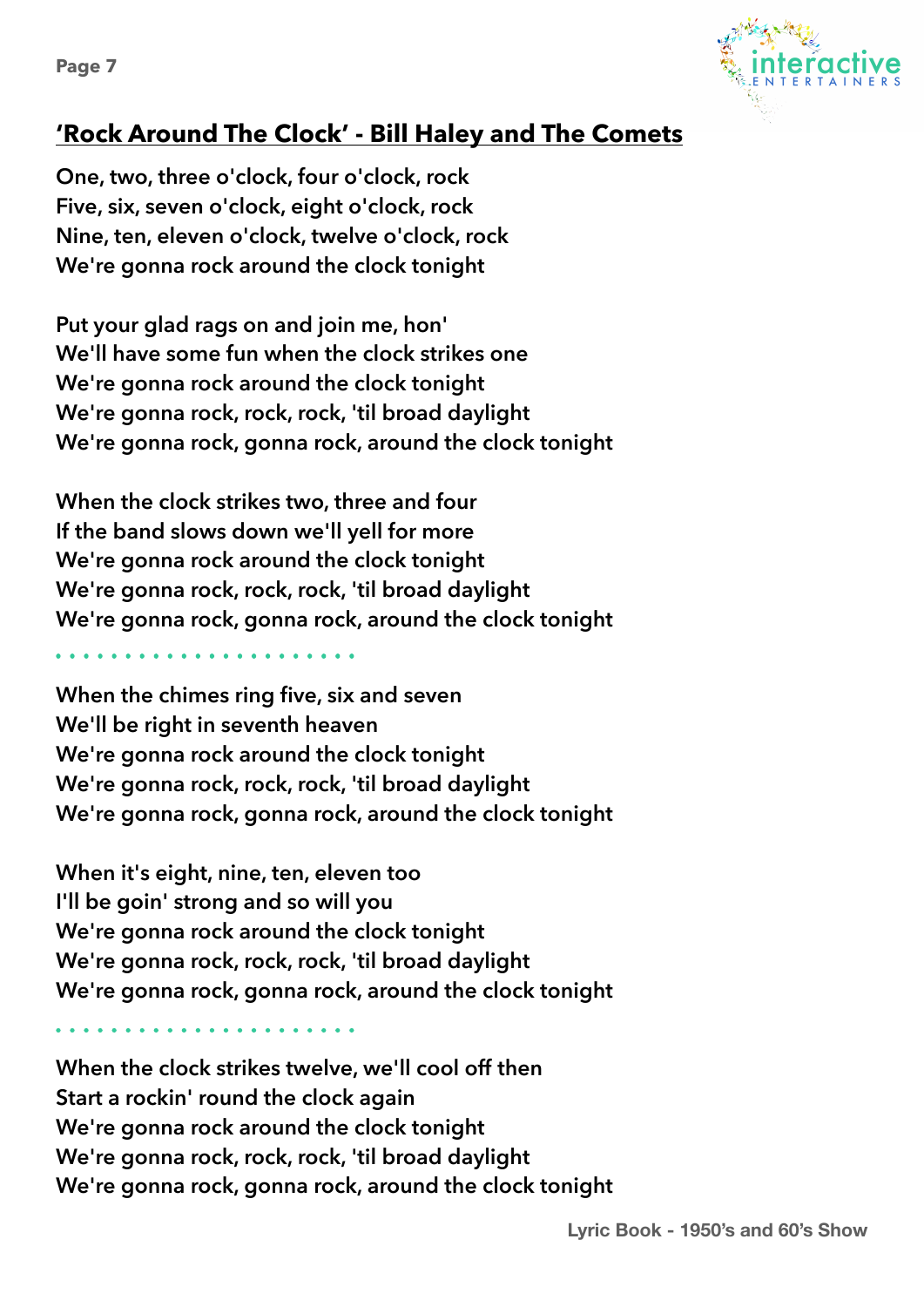

## **'Shake, Rattle, and Roll' - Bill Haley and The Comets**

**Get out in that kitchen and rattle those pots and pans Get out in that kitchen and rattle those pots and pans Well, roll out my breakfast 'cause I'm a hungry man** 

**We're gonna shake, rattle and roll Shake, rattle and roll Shake, rattle and roll Shake, rattle and roll Well, you'll never done nothin' Cos your a doggone soul** 

**Wearin' those dresses, your hair done up so nice Wearin' those dresses, your hair done up so nice You look so warm but your heart's cold as ice** 

**We're gonna shake, rattle and roll Shake, rattle and roll Shake, rattle and roll Shake, rattle and roll Well, you'll never done nothin' Cos your a doggone soul** 

**I'm like a one-eyed cat, peepin' at a sea food store I'm like a one-eyed cat, peepin' at a sea food store I can look at you tell you don't love me no more I believe you're doin' me wrong and I think I know I believe you're doin' me wrong and I think I know The more I work the faster my money goes** 

**We're gonna shake, rattle and roll Shake, rattle and roll Shake, rattle and roll Shake, rattle and roll Well, you'll never done nothin' Cos your a doggone soul. Shake, Rattle and Roll!!**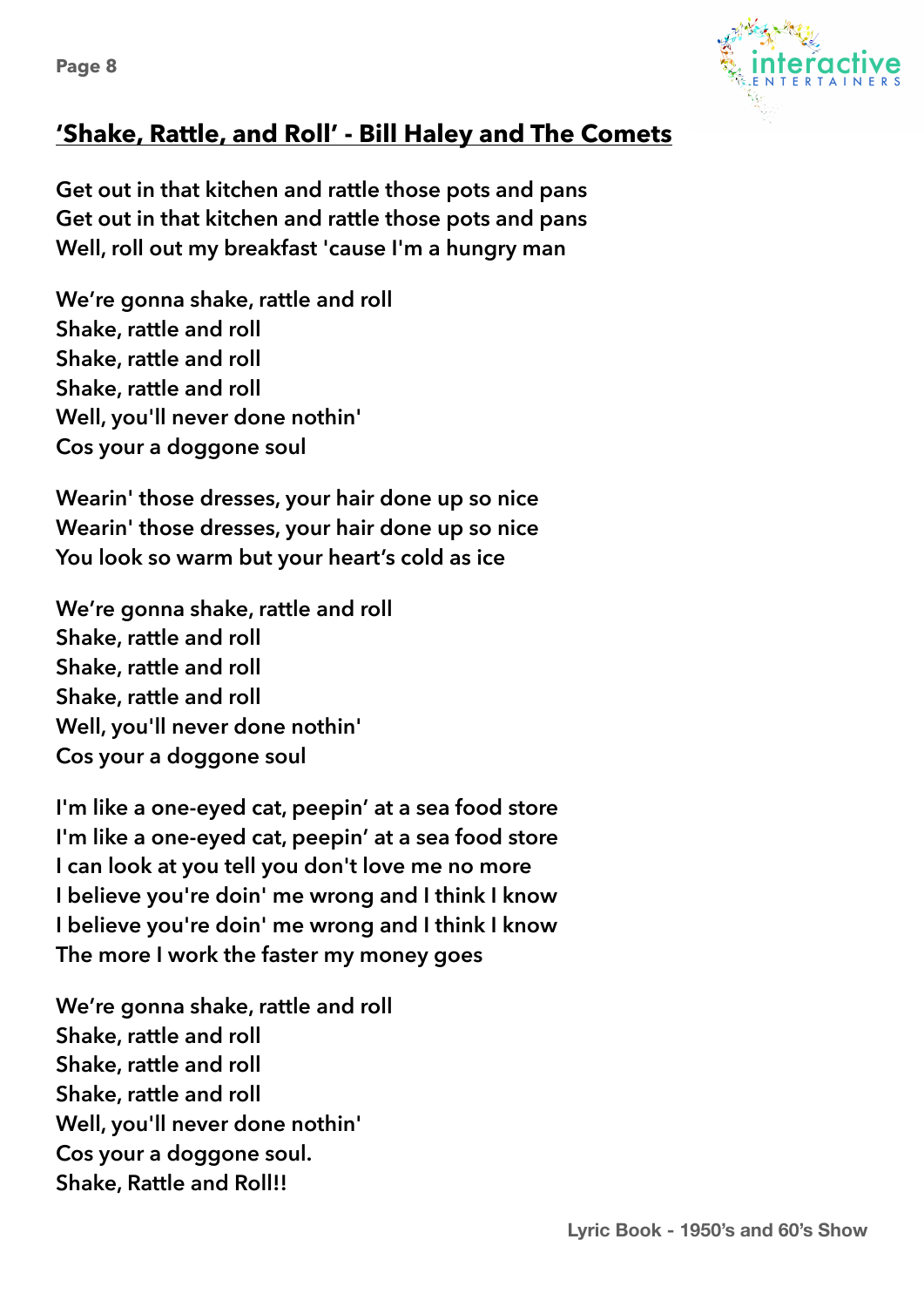

# **'I Can't Help Falling in Love With You' - Elvis**

**Wise men say Only fools rush in But I can't help falling in love with you** 

**Shall I stay? Would it be a sin If I can't help falling in love with you?** 

**Like a river flows Surely to the sea Darling, so it goes Some things are meant to be** 

**Take my hand Take my whole life too For I can't help falling in love with you** 

**Like a river flows Surely to the sea Darling, so it goes Some things are meant to be** 

**Take my hand Take my whole life too For I can't help falling in love with you For I can't help falling in love with you**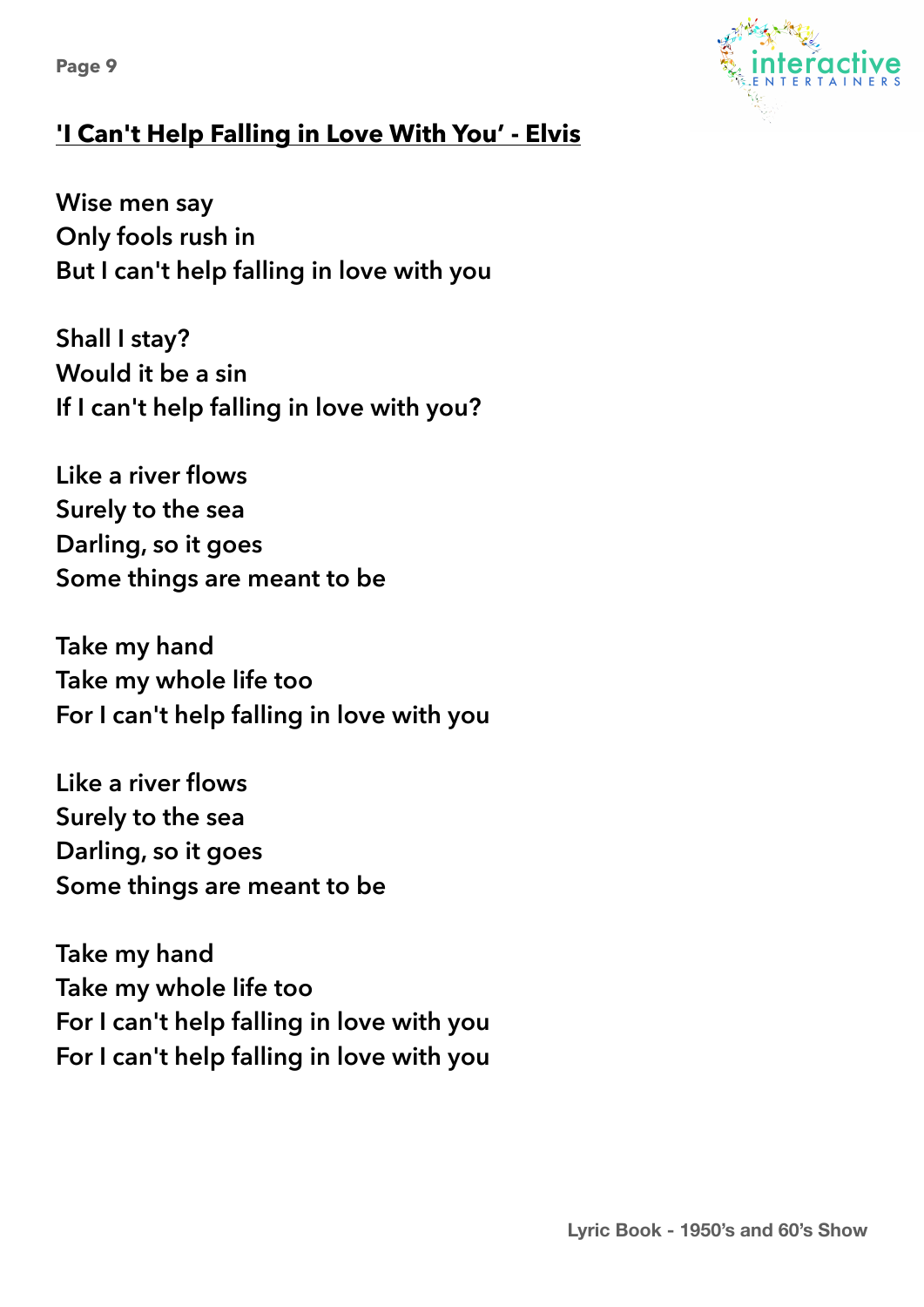

#### **'Big Spender' - Shirley Bassey**

**The minute he walked in the joint I could see he was a man of distinction A real Big Spender Good lookin' so refined Say, wouldn't you like to know what's goin' on in my mind?** 

**So let me get right to the point I don't pop my cork for every guy I see Hey Big Spender, Spend a little time with me** 

**Wouldn't you like to have fun, fun, fun How's about a few laughs, laughs I could show you a good time I could show you a good time!** 

**The minute he walked in the joint I could see he was a man of distinction A real Big Spender Good lookin' so refined Say, wouldn't you like to know what's goin' on in my mind? So let me get right to the point, I don't pop my cork for every guy I see** 

**Hey Big Spender Hey Big Spender Hey Big Spender Spend, a little time with me**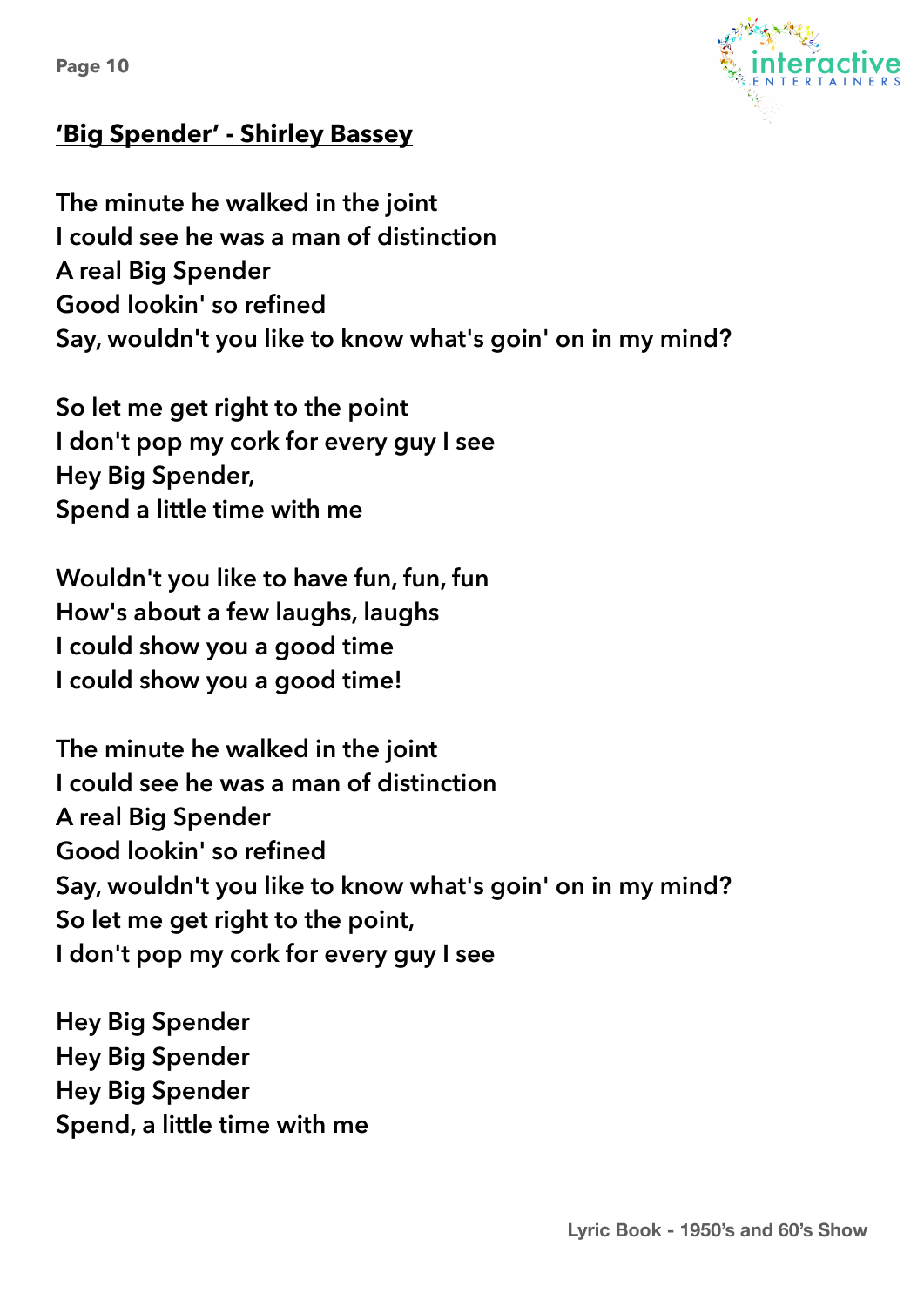

## **'Let's Twist Again' - Chubby Checker**

**Come on let's twist again like we did last summer Yeah, let's twist again like we did last year Do you remember when things were really hummin'? Yeah, let's twist again, twistin' time is here** 

**We go round 'n around 'n up 'n down we go again Oh baby make me know you love me so, yeah Let's twist again like we did last summer Come on let's twist again, like we did last year**

**What's that flyin' up there? Is it a bird? NO! Is it a plane? NO! Is it the twister? YEAH!!** 

**Let's twist again like we did last summer Come on let's twist again, like we did last year Do you remember when things were really hummin'? Come on let's twist again, twistin' time is here** 

**We go round 'n around 'n up 'n down we go again Oh baby make me know you love me so and then Come on let's twist again like we did last summer Yeah let's twist again, like we did last year Come on let's twist again, twistin' time is here!**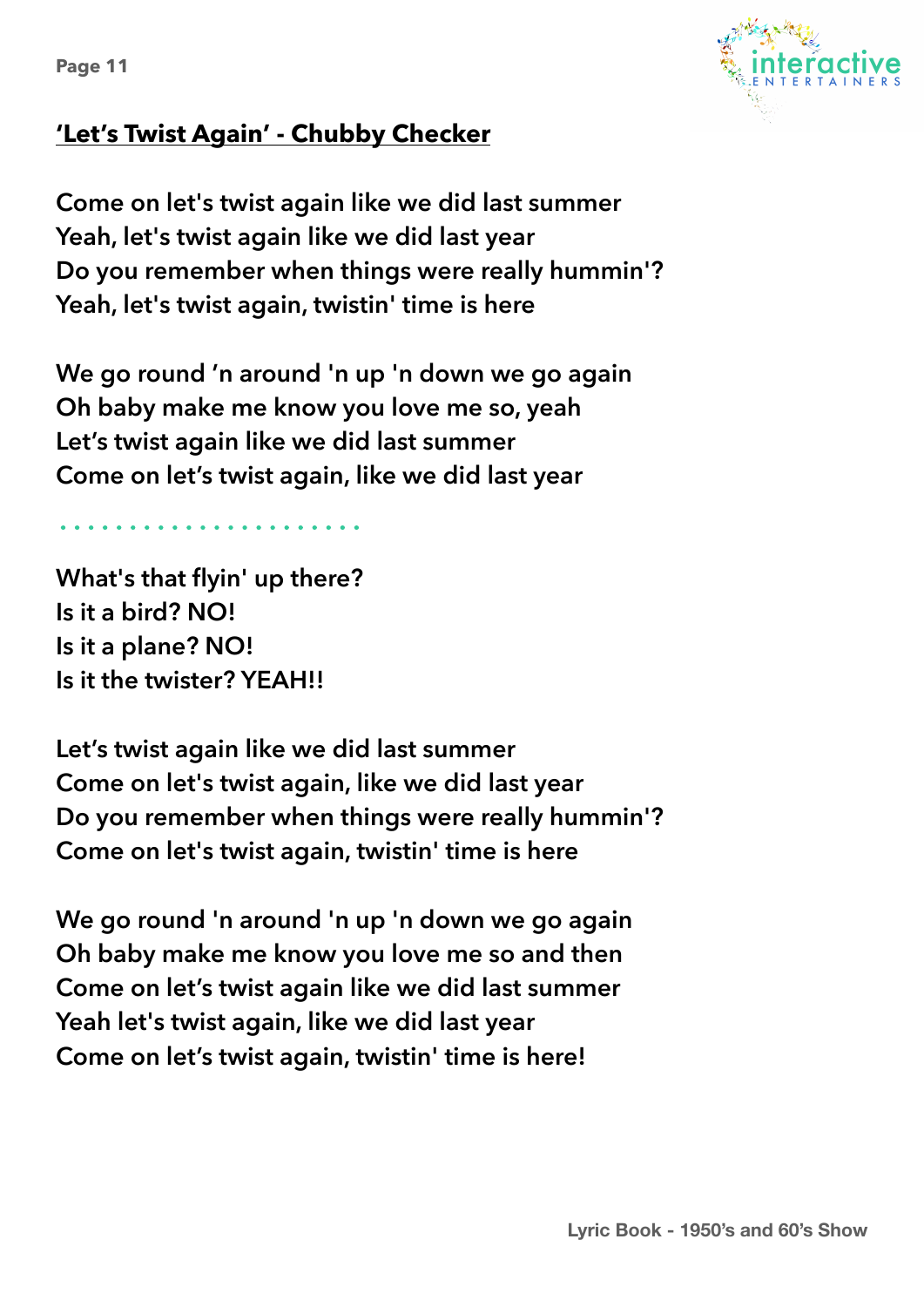

## **'I Saw Her Standing There' - The Beatles**

**Well, she was just seventeen You know what I mean And the way she looked was way beyond compare Well how could I dance with another (Whooh!!) When I saw her standing there** 

**Well she looked at me, and I, I could see That before too long I fell in love with her She wouldn't dance with another (Whooh!!) When I saw her standing there** 

**Well, my heart went "boom" When I crossed that room And I held her hand in mine** 

**Whoah, we danced through the night And we held each other tight And before too long I fell in love with her I'll never dance with another (Whooh!!) Since I saw her standing there**

**Well, my heart went "boom" From across that room And I held her hand in mine** 

**Whoah, we danced through the night And we held each other tight And before too long I fell in love with her I'll never dance with another (Whooh!!) Since I saw her standing there Since I saw her standing there Since I saw her standing there**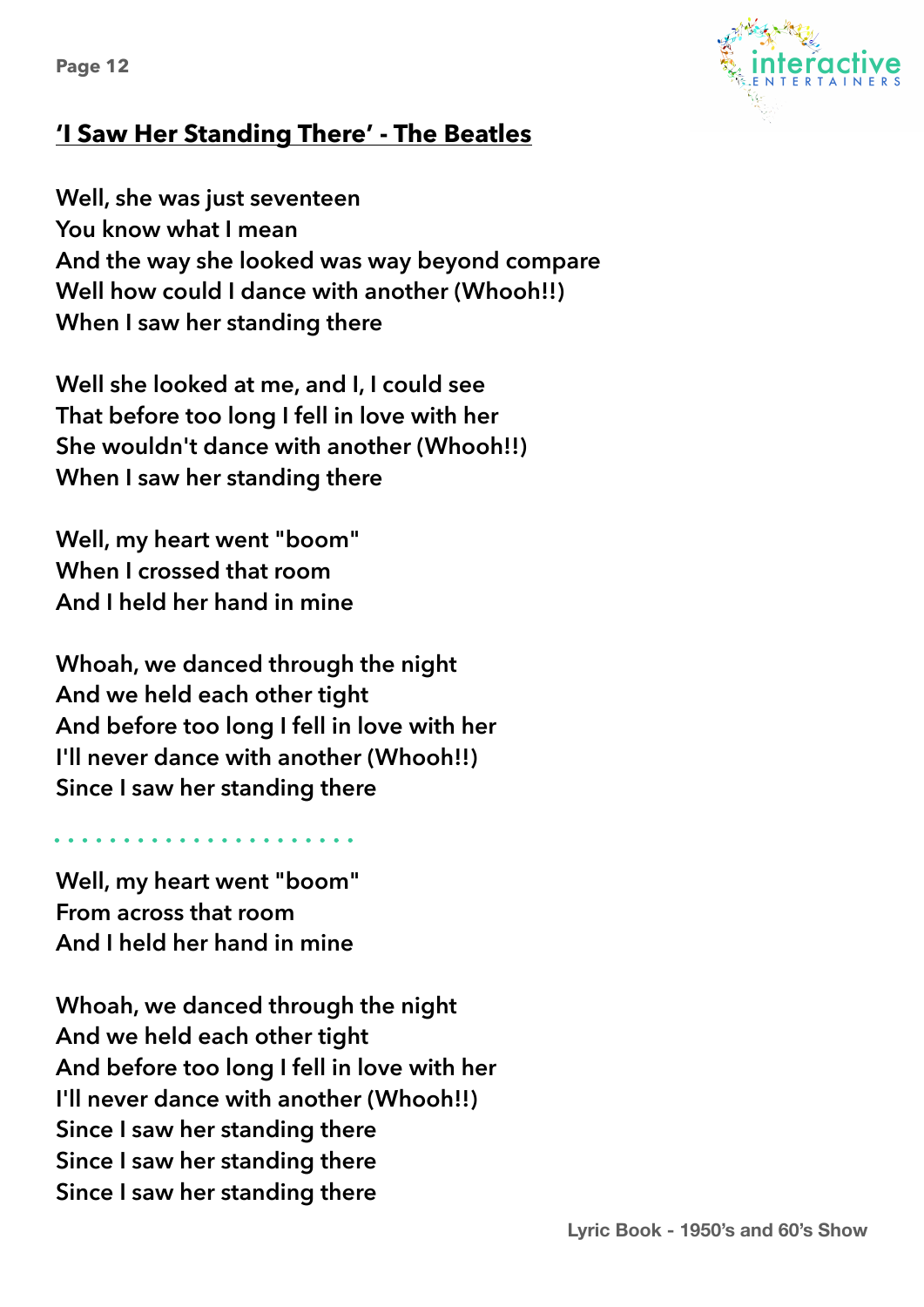

### **'That's Amore' - Dean Martin**

**In Napoli where love is king, when boy meets girl, here's what they say** 

**When the moon hits your eye like a big pizza pie That's amore When the world seems to shine like you've had too much wine That's amore Bells will ring, ting-a-ling-a-ling, ting-a-ling-a-ling and you'll sing, "Vita bella" Hearts will play tippy-tippy-tay, tippy-tippy-tay like a gay tarantella When the stars make you drool just like a pasta fasul That's amore When you dance down the street with a cloud at your feet you're in love When you walk in a dream but you know you're not dreaming Signore Scusa me, but you see, back in old Napoli That's amore** 

**When the moon hits your eye like a big pizza pie That's amore (that's amore) When the world seems to shine like you've had too much wine That's amore (that's amore) Bells will ring, ting-a-ling-a-ling, ting-a-ling-a-ling And you'll sing, "Vita bella" (vita bella) Hearts will play tippy-tippy-tay, tippy-tippy-tay Like a gay tarantella ……Lucky fella! When the stars make you drool just like a pasta e fasul That's amore (that's amore) When you dance down the street with a cloud at your feet, you're in love When you walk in a dream but you know you're not dreaming Signore Scusami, but you see, back in old Napoli That's amore (That's amore) That's amore**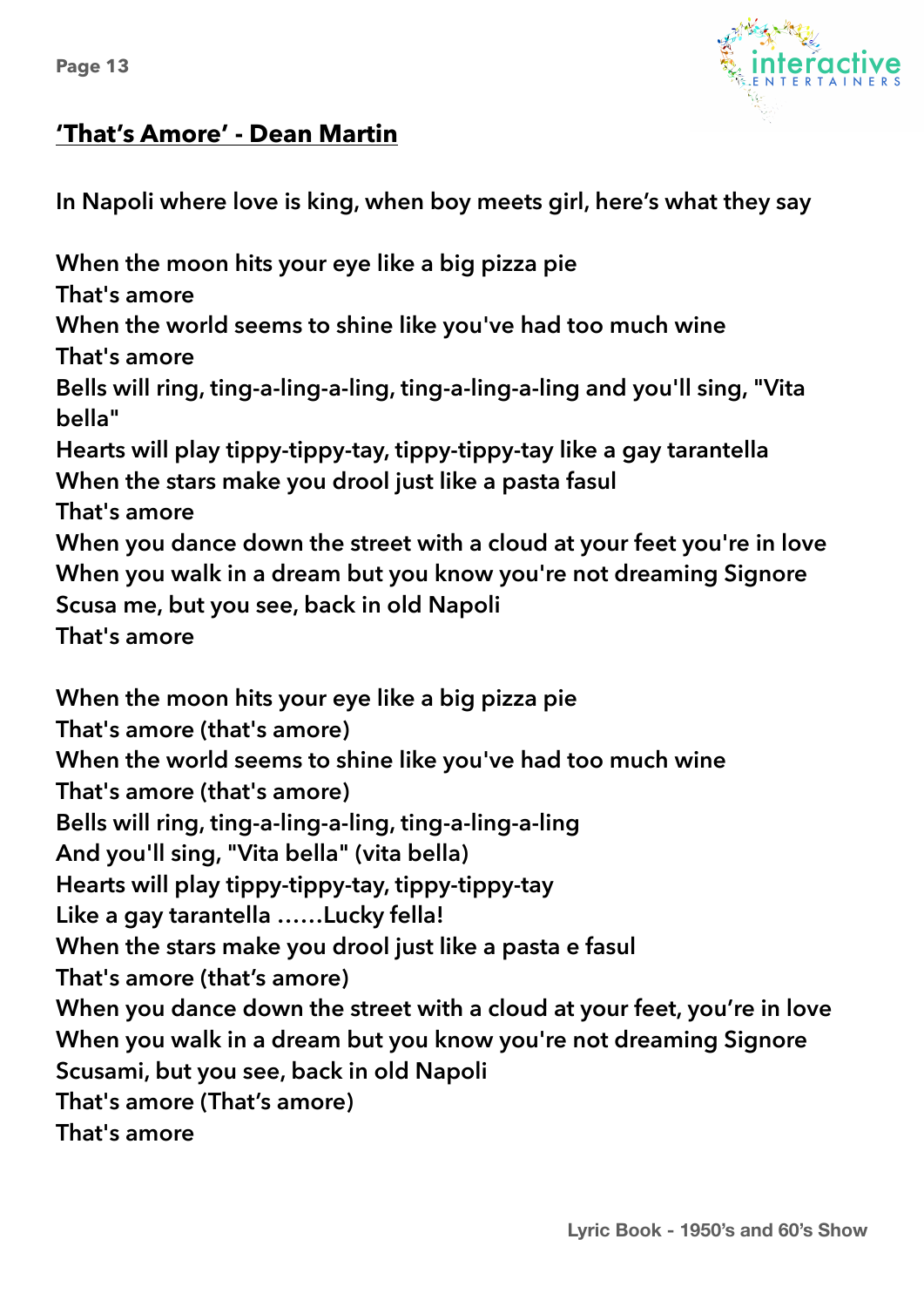

#### **'Only You' - The Platters**

**4Only you can make all this world seem right Only you can make the darkness bright Only you and you alone Can thrill me like you do And fill my heart with love for only you** 

**Only you can make all this change in me For it's true, you are my destiny When you hold my hand I understand the magic that you do You're my dream come true My one and only you** 

**Only you can make all this change in me For it's true, you are my destiny When you hold my hand I understand the magic that you do You're my dream come true My one and only you** 

**One and only you**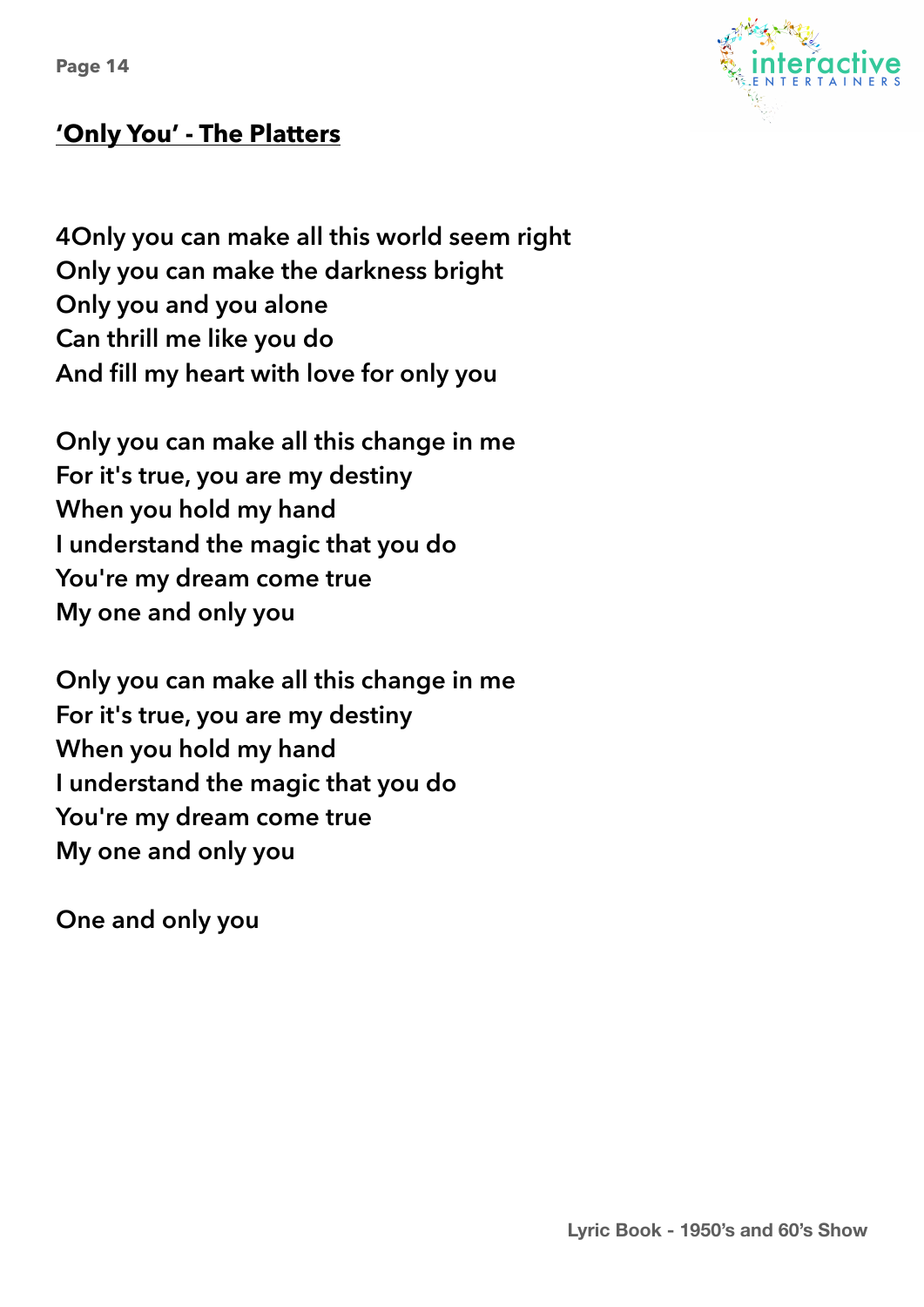

## **Can't Take My Eyes Off Of You - Andy Williams**

You're just too good to be true, Can't take my eyes off of you You'd be like Heaven to touch, I wanna hold you so much At long last, love has arrived, and I thank God I'm alive You're just too good to be true, Can't take my eyes off of you

Pardon the way that I stare, there's nothin' else to compare The thought of you leaves me weak, there are no words left to speak But if you feel like I feel, just let me know that it's real You're just too good to be true, Can't take my eyes off of you

I love you, baby and if it's quite alright I need you, baby to warm the lonely night I love you, baby, trust in me when I say Oh, pretty baby, don't bring me down, I pray Oh, pretty baby, now that I've found you, stay So let me love you, baby, let me love you

You're just too good to be true, Can't take my eyes off of you You'd be like Heaven to touch, I wanna hold you so much At long last, love has arrived, and I thank God I'm alive You're just too good to be true, Can't take my eyes off of you

I love you, baby and if it's quite alright I need you, baby to warm the lonely night I love you, baby, trust in me when I say Oh, pretty baby, don't bring me down, I pray Oh, pretty baby, now that I've found you, stay So let me love you, baby, let me love you

You're just too good to be true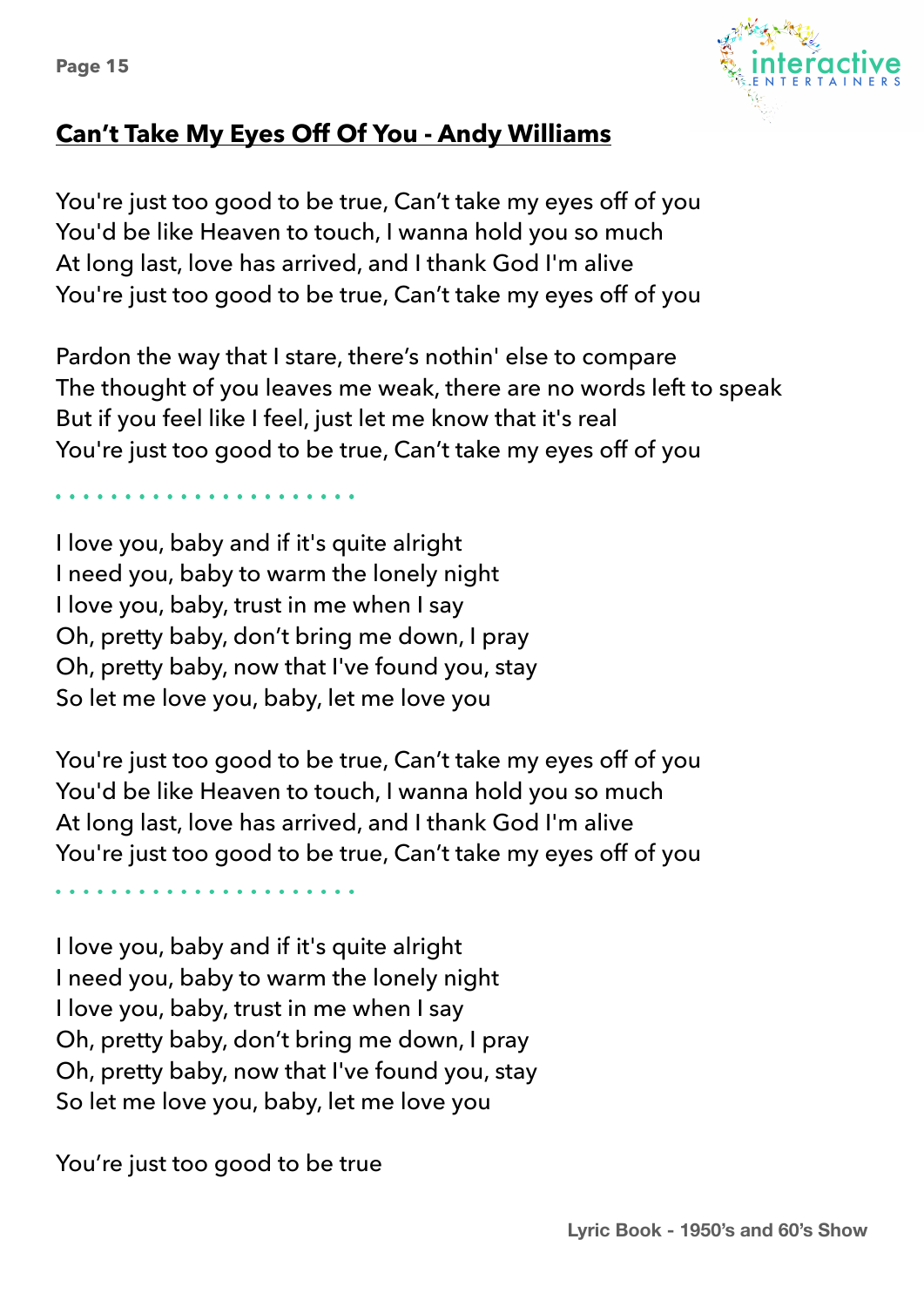

## **'See Ya Later Alligator' - Bill Haley**

**When, I saw my baby walkin' with another man today When, I saw my baby walkin' with another guy today Then I asked her what's the matter, this is what I heard her say** 

**See you later alligator, after 'while crocodile See you later alligator, after 'while crocodile Don't you know you're in my way now Don't you know you cramp my style** 

**When I thought of what she told me, nearly made me lose my head When I thought of what she told me, nearly made me lose my head And the next time that I saw her, reminded her of what she said** 

**See you later alligator, after 'while crocodile See you later alligator, after 'while crocodile Don't you know you're in my way now Don't you know you cramp my style**

**She said I'm sorry pretty Daddy, you know my love for you is true She said I'm sorry pretty Daddy, you know my love for you is true Won't you say that you'll forgive me, and that you love me love me do** 

**I said wait a minute 'gator, I know you mean it just for play I said wait a minute 'gator, I know you meant it just for play Don't you know you really hurt me, and this is what I have to say** 

**See you later alligator, after 'while crocodile See you later alligator, after 'while crocodile Don't you know you're in my way now Don't you know you cramp my style** 

**See you later alligator, after 'while crocodile See you later alligator, So long, that's all, Goodbye!!**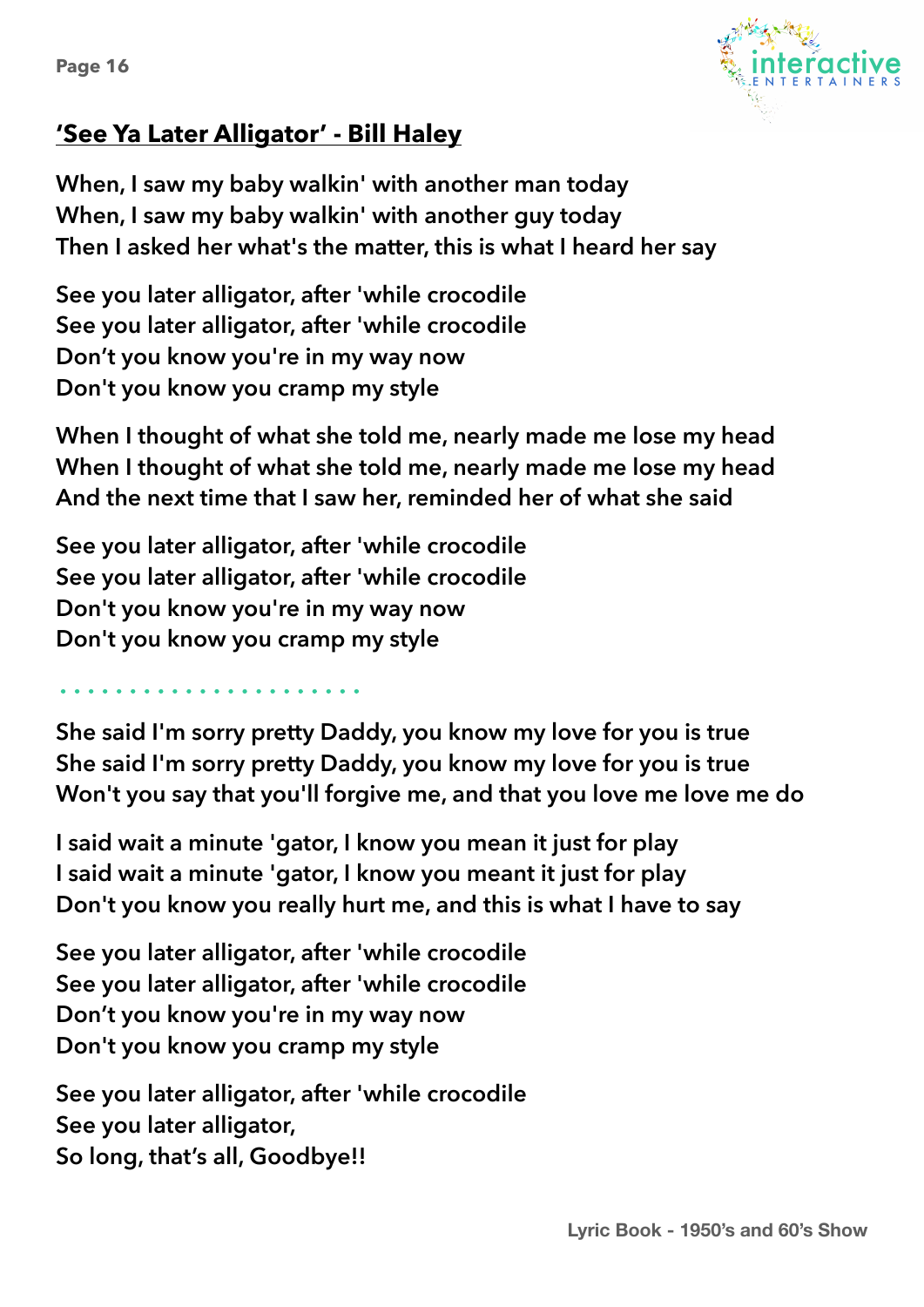

## **'Bring Me Sunshine' - Morecambe and Wise**

**Bring me sunshine, in your smile Bring me laughter, all the while In this world where we live There should be more happiness So much joy you can give To each brand new bright tomorrow** 

**Make me happy, through the years Never bring me, any tears Let your arms be as warm As the sun from up above Bring me fun, bring me sunshine Bring me love** 

**…..Bring me sunshine, …….in your smile …..Bring me laughter, ……..all the while In this world where we live There should be more happiness So much joy you can give To each brand new bright tomorrow** 

**Make me happy, through the years Never bring me, any tears Let your arms be as warm As the sun from up above Bring me fun, bring me sunshine Bring me love, sweet love Bring me fun, bring me sunshine Bring me love**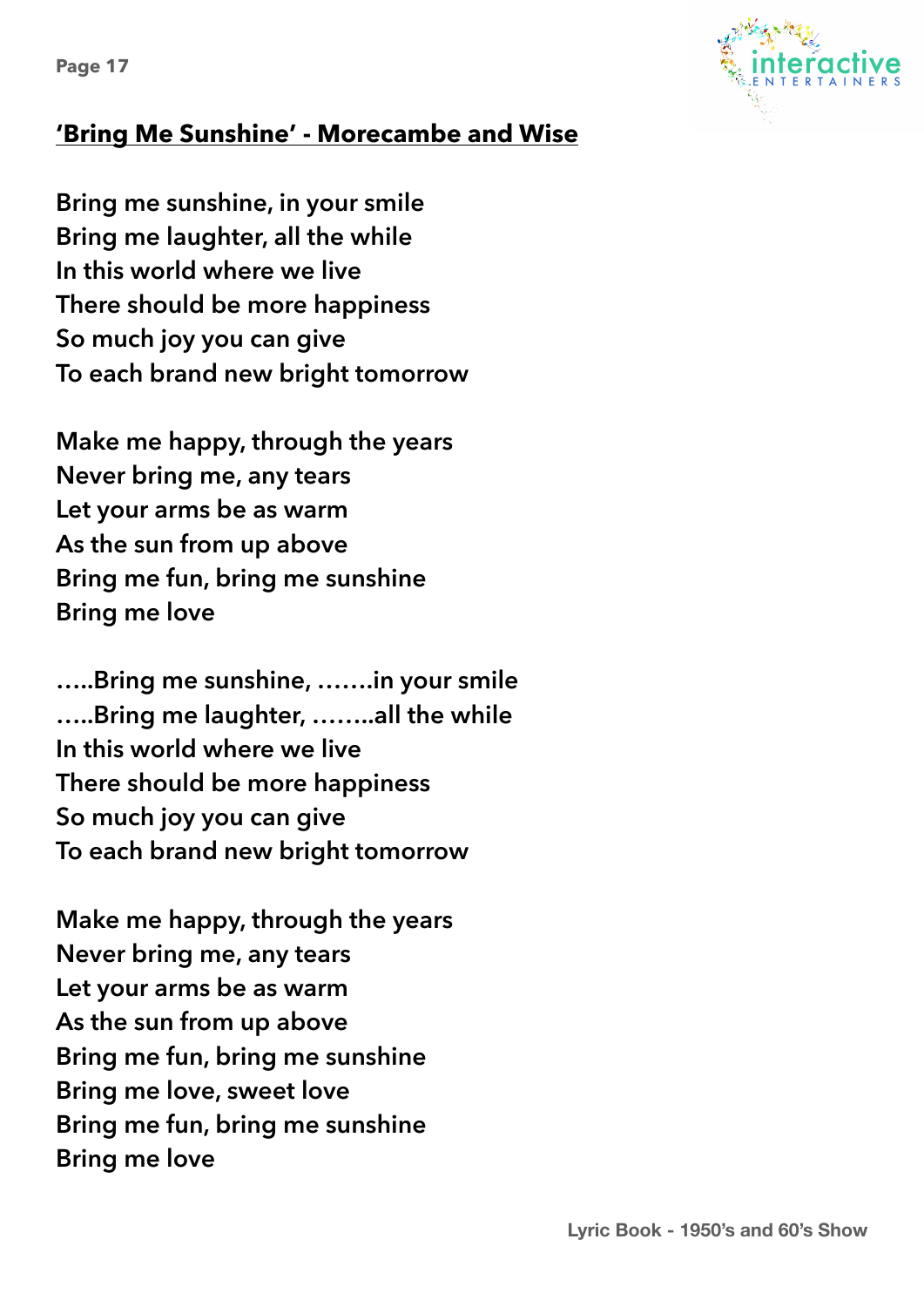

#### **'Summer Holiday' - Cliff Richard**

**Do Do Do Do Do Do Do Do Do Do Do Do Do Do** 

**We're all going on a summer holiday No more working for a week or two Fun and laughter on a summer holiday No more worries for me or you, for a week or two** 

**We're going where the sun shines brightly We're going where the sea is blue We've seen it in the movies, now let's see if it's true** 

**Everybody has a summer holiday Doing things they always wanted to So we're going on a summer holiday To make our dreams come true, for me and you** 

**Do Do Do Do Do Do Do Do Do Do Do Do Do Do Do Do Do Do Do Do Do** 

**We're going where the sun shines brightly We're going where the sea is blue We've seen it in the movies, now let's see if it's true** 

**Everybody has a summer holiday Doing things they always wanted to So we're going on a summer holiday To make our dreams come true For me and you, For me and you, For me and you** 

**Do Do Do Do Do Do Do Do Do Do Do Do Do Do**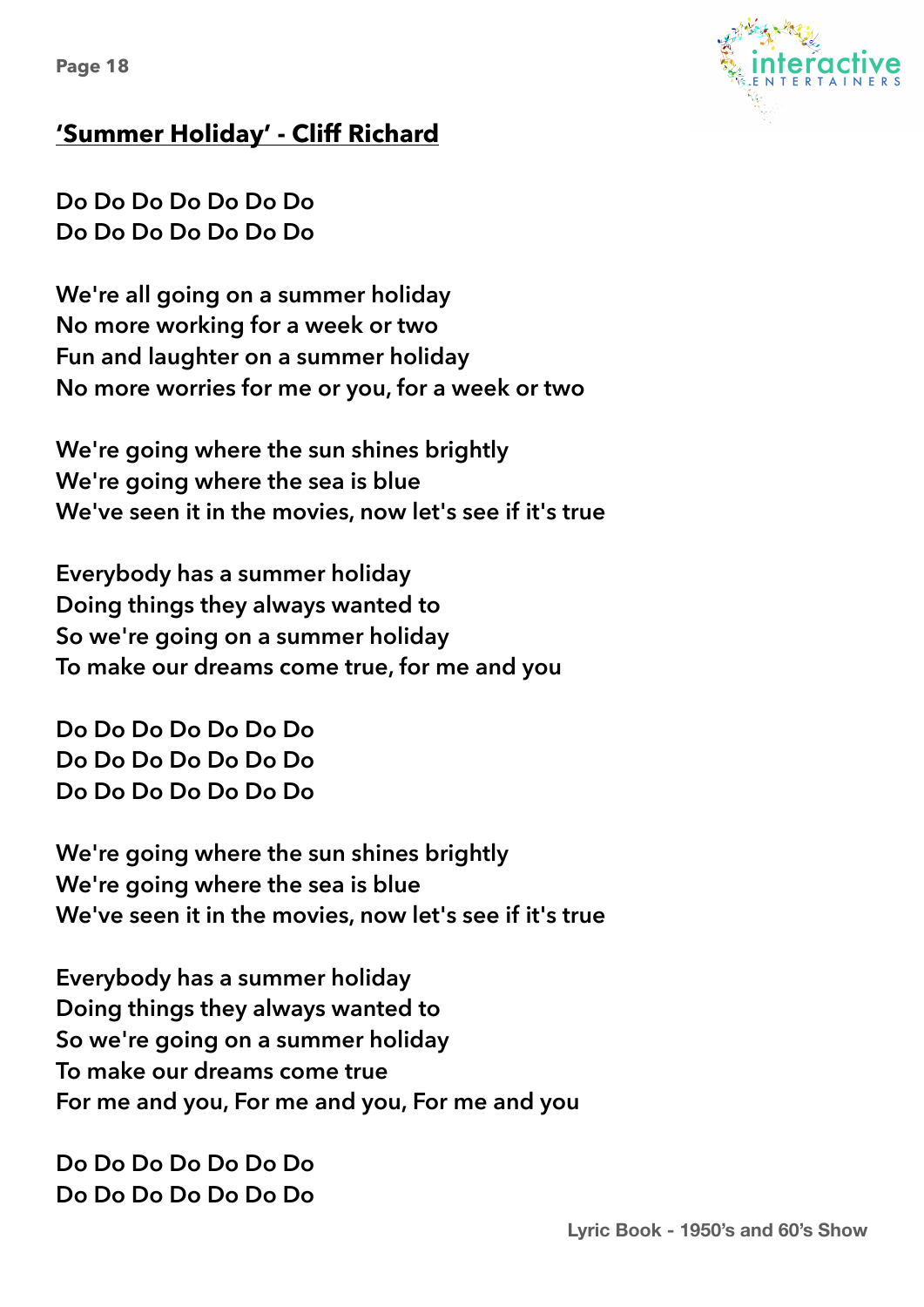

#### **'Tennessee Waltz' - Connie Francis**

**I was dancin' with my darlin' to the Tennessee Waltz When an old friend I happened to see I introduced her to my loved one And while they were waltzin' My friend stole my sweetheart from me** 

**I remember the night and the Tennessee Waltz Now I know just how much I have lost Yes, I lost my little darlin' the night they were playing The beautiful Tennessee Waltz**

**I was dancin' with my darlin' to the Tennessee Waltz When an old friend I happened to see I introduced her to my loved one And while they were waltzin' My friend stole my sweetheart from me** 

**I remember the night and the Tennessee Waltz Now I know just how much I have lost Yes, I lost my little darlin' the night they were playing The beautiful Tennessee Waltz**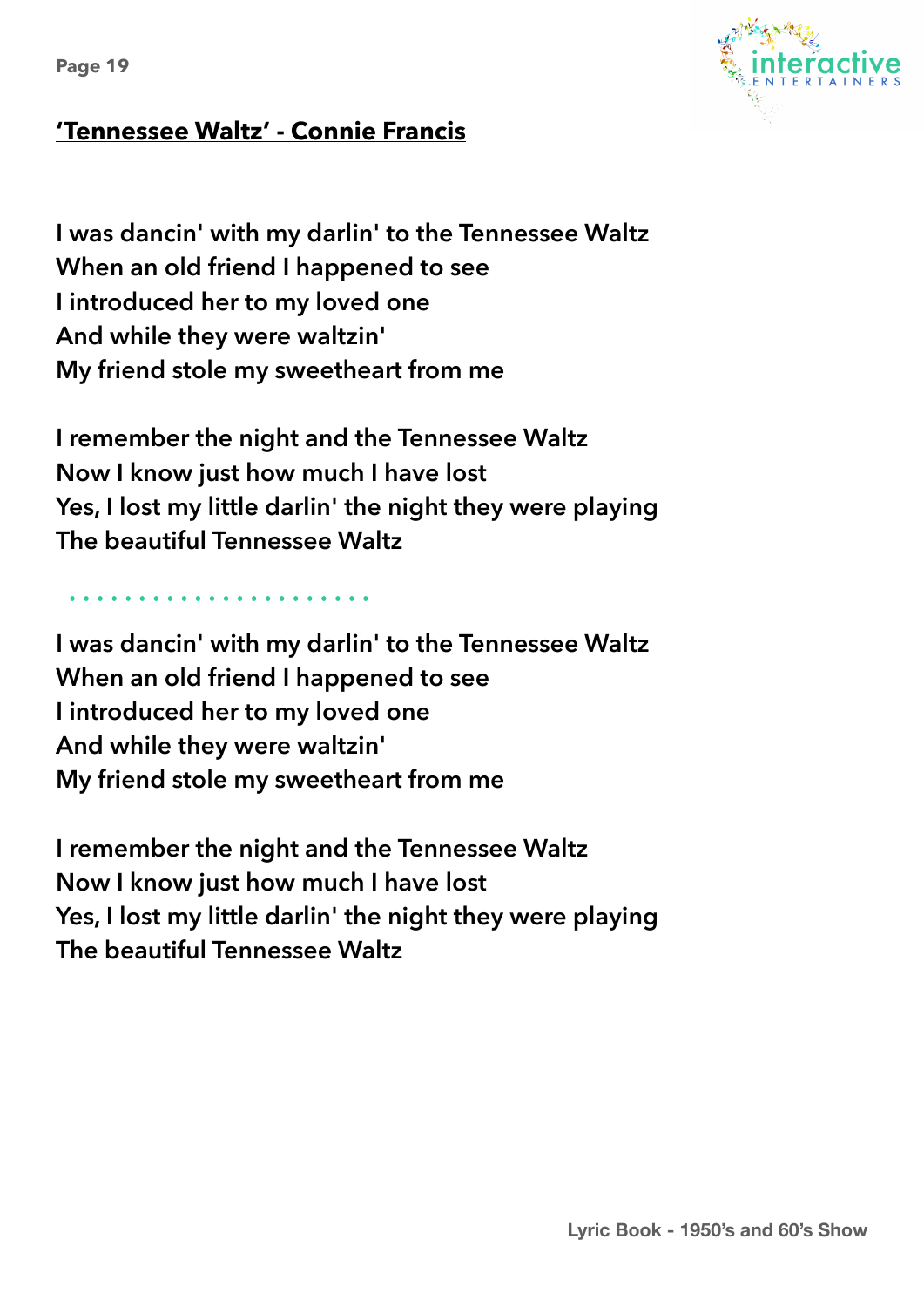

## **'Yellow Submarine' - The Beatles**

**In the town where I was born, lived a man who sailed to sea And he told us of his life, in the land of submarines So we sailed up to the sun, 'til we found the sea of green And we lived beneath the waves, in our yellow submarine** 

**We all live in a yellow submarine Yellow submarine, yellow submarine We all live in a yellow submarine Yellow submarine, yellow submarine** 

**And our friends are all aboard, many more of them live next door And the band begins to play……….** 

**We all live in a yellow submarine Yellow submarine, yellow submarine We all live in a yellow submarine Yellow submarine, yellow submarine**

**As we live a life of ease Everyone of us (everyone of us) has all we need (has all we need) Sky of blue (sky of blue) and sea of green (and sea of green) In our yellow (in our yellow) submarine (submarine)** 

**We all live in a yellow submarine Yellow submarine, yellow submarine We all live in a yellow submarine Yellow submarine, yellow submarine** 

**We all live in a yellow submarine Yellow submarine, yellow submarine We all live in a yellow submarine Yellow submarine, yellow submarine**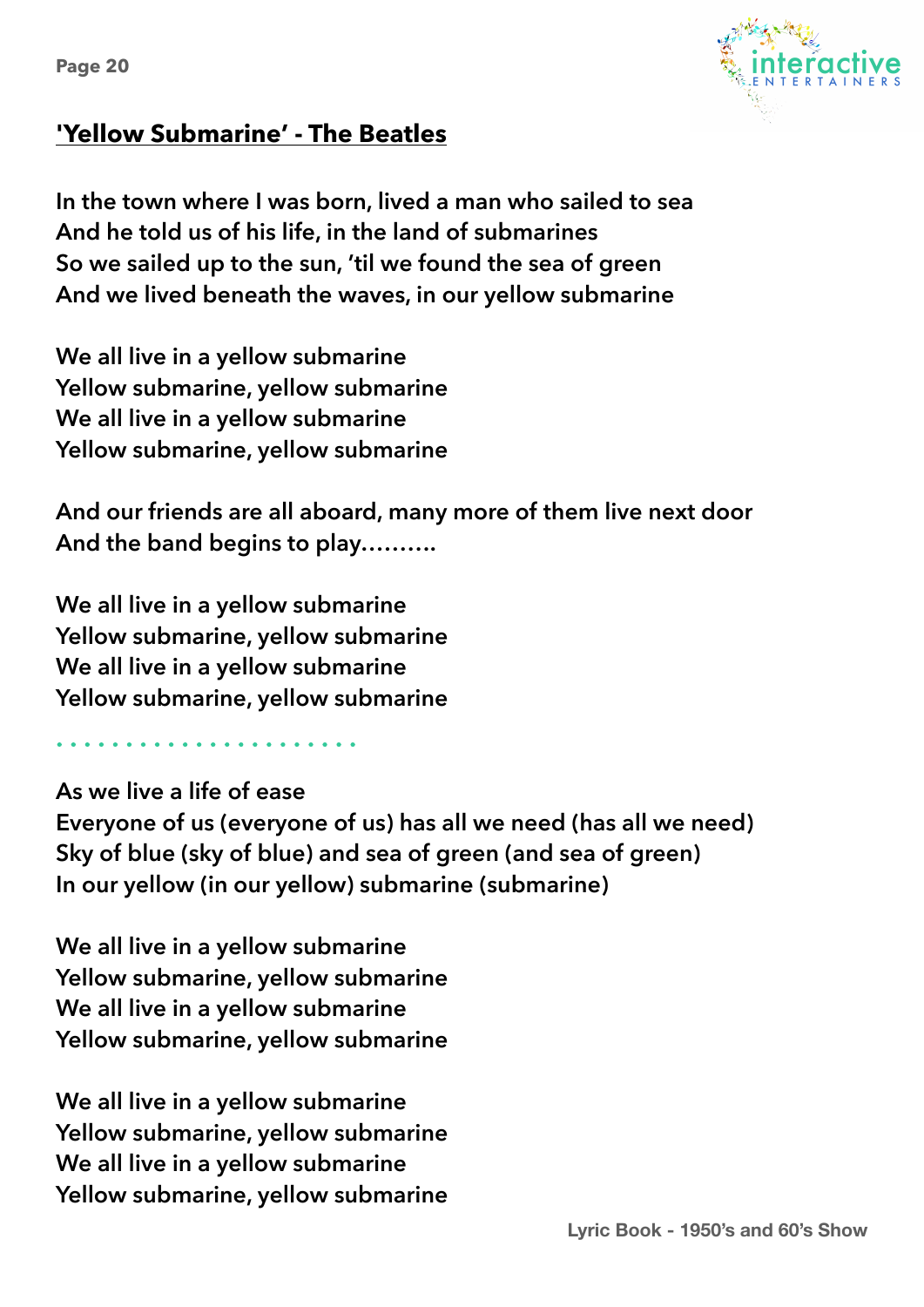

## **'The Black Hills of Dakota' - Doris Day**

**Take me back to the Black Hills The Black Hills of Dakota To the beautiful Indian country that I love** 

**Lost my heart in the Black Hills The Black Hills of Dakota Where the pines are so high That they kiss the sky above** 

**And when I get that lonesome feelin' And I'm miles away from home I hear the voice of the mystic mountains Callin' me back home** 

**So take me back to the Black Hills The Black Hills of Dakota To the beautiful Indian country that I love** 

**And when I get that lonesome feelin' And I'm miles away from home I hear the voice of the mystic mountains Callin' me back home So take me back to the Black Hills The Black Hills of Dakota To the beautiful Indian country that I love To the beautiful Indian country that I love** 

**To the beautiful Indian country that I love**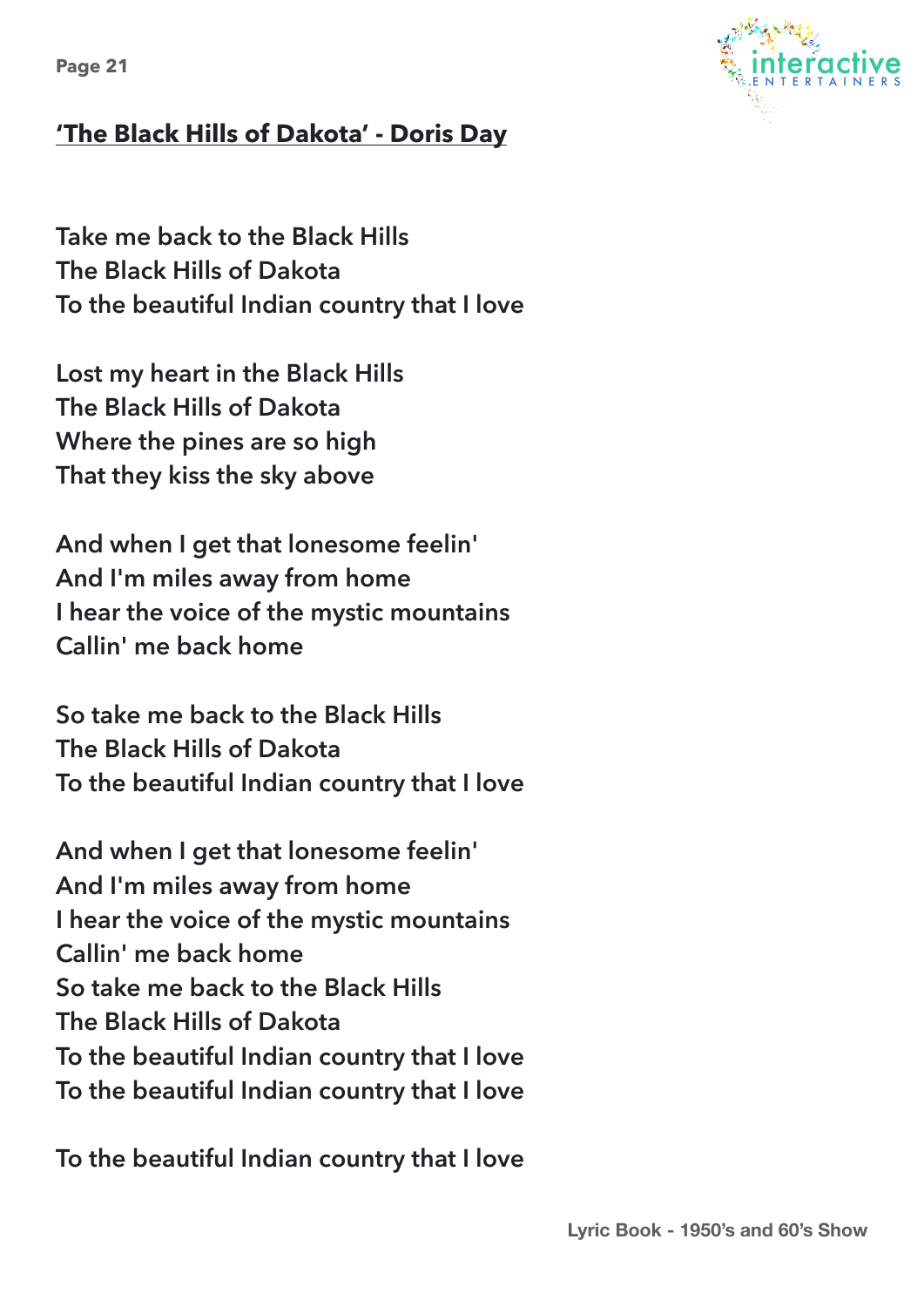

## **'Get Me To The Church On Time' - My Fair Lady**

I'm getting married in the morning! Ding dong! The bells are gonna chime. Pull out the stopper! Let's have a whopper! But get me to the church on time!

I gotta be there in the mornin' Spruced up and lookin' in me prime. Boys, come and kiss me, show how you'll miss me. But get me to the church on time!

If I am dancin', roll up the floor. If I am whistlin', whewt me out the door!

For I'm gettin' married in the mornin' Ding dong! The bells are gonna chime. Kick up a rumpus, but don't lose the compass And get me to the church, get me to the church, For Gawd's sake, get me to the church on time!

I'm getting married in the morning Ding dong! The bells are gonna chime. Drug me or jail me, stamp me or mail me. But get me to the church on time!

I gotta be there in the morning Spruced up and lookin' in me prime. Some bloke who's able, lift up the table, But get me to the church on time!